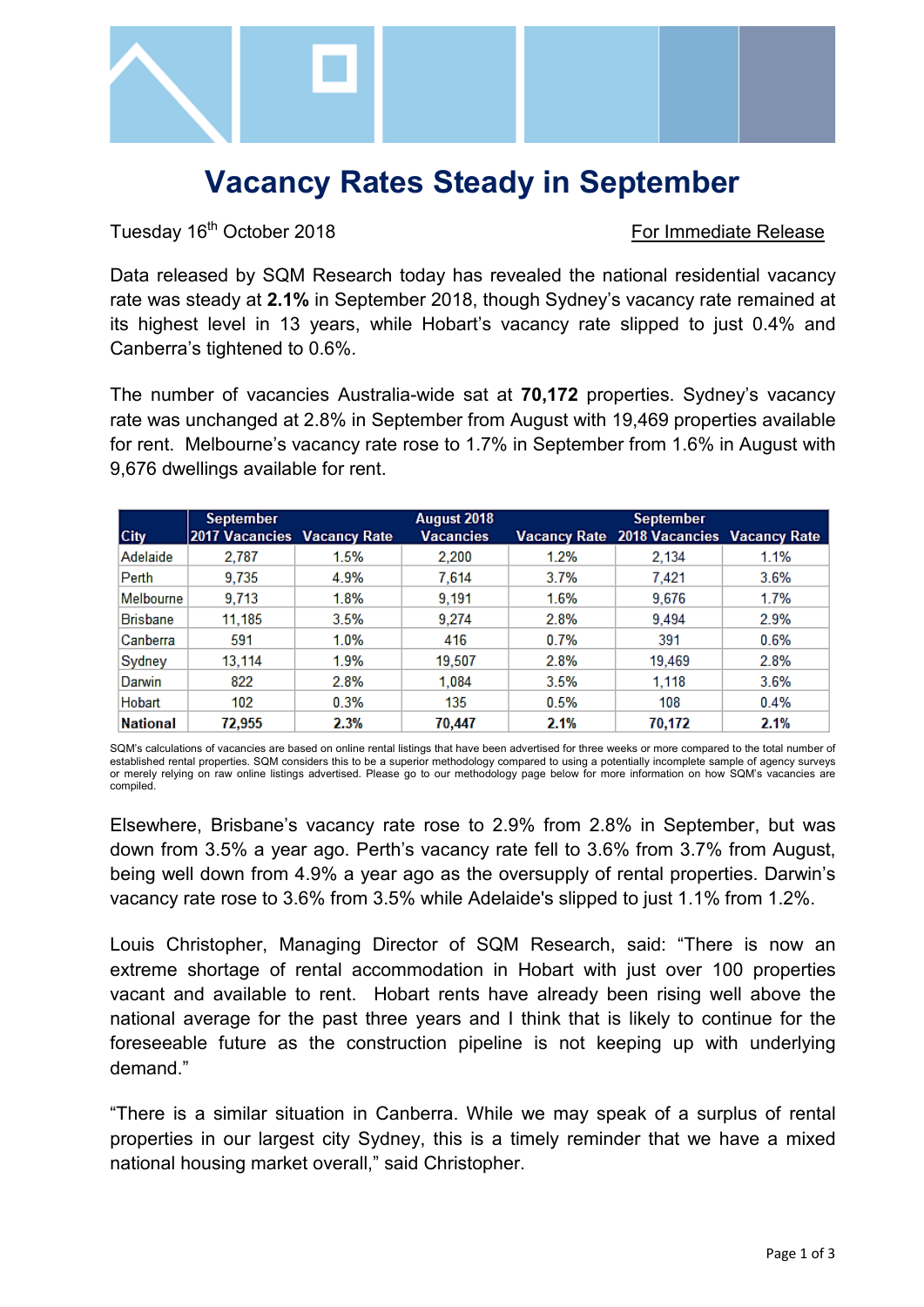

## **Asking Rents**

Capital city asking rents for houses were steady over the month to 12 October 2018 at \$552 a week. Unit asking rents fell to 0.7% to \$437 a week. Over the year, asking rents for houses rose just 0.4% while unit asking rents slipped 0.2%.

The asking rent for a three-bedroom house in Sydney remains the highest nationwide at \$714 a week and \$513 a week for two-bedroom units. Asking unit rents were down 0.4% in Sydney over the month while asking house rents rose 0.9%.

Asking rents in Melbourne have fallen, with unit down 0.7% over the month to 12 October to \$406 a week while asking rents for houses fell 0.5% to \$524.

| <b>SQM Research Weekly Rents Index</b> |                   |       |                             |                                 |                               |  |  |  |  |
|----------------------------------------|-------------------|-------|-----------------------------|---------------------------------|-------------------------------|--|--|--|--|
| <b>Week ending</b><br>12 Oct 2018      |                   | Rent  | Chg on<br>prev wk           | <b>Rolling month</b><br>$%$ chg | 12 mth<br>$%$ chg             |  |  |  |  |
| <b>Canberra</b>                        | <b>All Houses</b> | 624.1 | $-2.1 \times$               | $-1.9\%$ $\blacktriangledown$   | $7.7\%$ $\triangle$           |  |  |  |  |
|                                        | <b>All Units</b>  | 442.7 | $-0.7 \blacktriangledown$   | $0.7\%$ $\blacktriangle$        | $4.8\%$ $\triangle$           |  |  |  |  |
| <b>Sydney</b>                          | <b>All Houses</b> | 714.2 | $3.8 \triangle$             | $0.9\%$ $\blacktriangle$        | $-3.3\%$ $\blacktriangledown$ |  |  |  |  |
|                                        | <b>All Units</b>  | 512.9 | $-0.9 +$                    | $-0.4\%$ $\blacktriangledown$   | $-1.5\%$ $\blacktriangledown$ |  |  |  |  |
| <b>Darwin</b>                          | <b>All Houses</b> | 505.1 | $-4.1 \times$               | $-2.0\%$ $\blacktriangledown$   | $-6.7\%$ $\blacktriangledown$ |  |  |  |  |
|                                        | <b>All Units</b>  | 396.7 | $-4.7 \blacktriangledown$   | $-2.4\%$ $\blacktriangledown$   | $-0.4\%$ $\blacktriangledown$ |  |  |  |  |
| <b>Brisbane</b>                        | <b>All Houses</b> | 451.3 | $-0.3 \blacktriangledown$   | $0.2\%$ $\triangle$             | $2.1\%$ ▲                     |  |  |  |  |
|                                        | <b>All Units</b>  | 369.7 | $-0.7 \blacktriangledown$   | $-0.4\%$ $\blacktriangledown$   | $1.4\%$ $\triangle$           |  |  |  |  |
| <b>Adelaide</b>                        | <b>All Houses</b> | 387.1 | $-0.1 \blacktriangledown$   | $0.5\%$ $\triangle$             | $2.6\%$ ▲                     |  |  |  |  |
|                                        | <b>All Units</b>  | 298.8 | $-0.8$ $\blacktriangledown$ | $0.3\%$ $\triangle$             | $3.4\%$ $\triangle$           |  |  |  |  |
| <b>Hobart</b>                          | <b>All Houses</b> | 425.7 | $17.3 \triangle$            | $3.4\%$ $\triangle$             | $10.2\%$ $\triangle$          |  |  |  |  |
|                                        | <b>All Units</b>  | 361.4 | $3.6 \triangle$             | $-3.3\%$ $\blacktriangledown$   | 16.7% ▲                       |  |  |  |  |
| <b>Melbourne</b>                       | <b>All Houses</b> | 524.2 | $-3.2 \blacktriangledown$   | $-0.5\%$ $\blacktriangledown$   | $3.0\%$ $\triangle$           |  |  |  |  |
|                                        | <b>All Units</b>  | 406.2 | $-1.2 \times$               | $-0.7\%$ $\blacktriangledown$   | $2.8%$ ▲                      |  |  |  |  |
| <b>Perth</b>                           | <b>All Houses</b> | 424.4 | $0.6 \triangle$             | $0.3\%$ $\triangle$             | $3.4\%$ $\triangle$           |  |  |  |  |
|                                        | <b>All Units</b>  | 321.4 | $0.6 \triangle$             | $0.1\%$ $\triangle$             | $-0.3\%$ $\blacktriangledown$ |  |  |  |  |
| <b>National</b>                        | <b>All Houses</b> | 441.0 | $2.0 \triangle$             | $0.5\%$ $\triangle$             | $3.5\%$ $\triangle$           |  |  |  |  |
|                                        | <b>All Units</b>  | 355.0 | 0.0                         | $-1.4\%$ $\blacktriangledown$   | $1.1\%$ ▲                     |  |  |  |  |
| <b>Cap City Average</b>                | <b>All Houses</b> | 552.0 | $-1.0 \blacktriangledown$   | $0.0\%$                         | $0.4\%$ $\triangle$           |  |  |  |  |
|                                        | <b>All Units</b>  | 437.0 | $-1.0 \blacktriangledown$   | $-0.7\%$ $\blacktriangledown$   | $-0.2\%$ $\blacktriangledown$ |  |  |  |  |

### **Source: [www.sqmresearch.com.au](http://www.sqmresearch.com.au/)**

SQM's calculations of vacancies are based on online rental listings that have been advertised for three weeks or more compared to the total number of established rental properties. SQM considers this to be a superior methodology compared to using a potentially incomplete sample of agency surveys or merely relying on raw online listings advertised. Please go to our [methodology page](http://www.sqmresearch.com.au/graph_vacancy.php?region=nsw::Sydney&type=c&t=1#terms) below for more information on how SQM's vacancies are compiled.